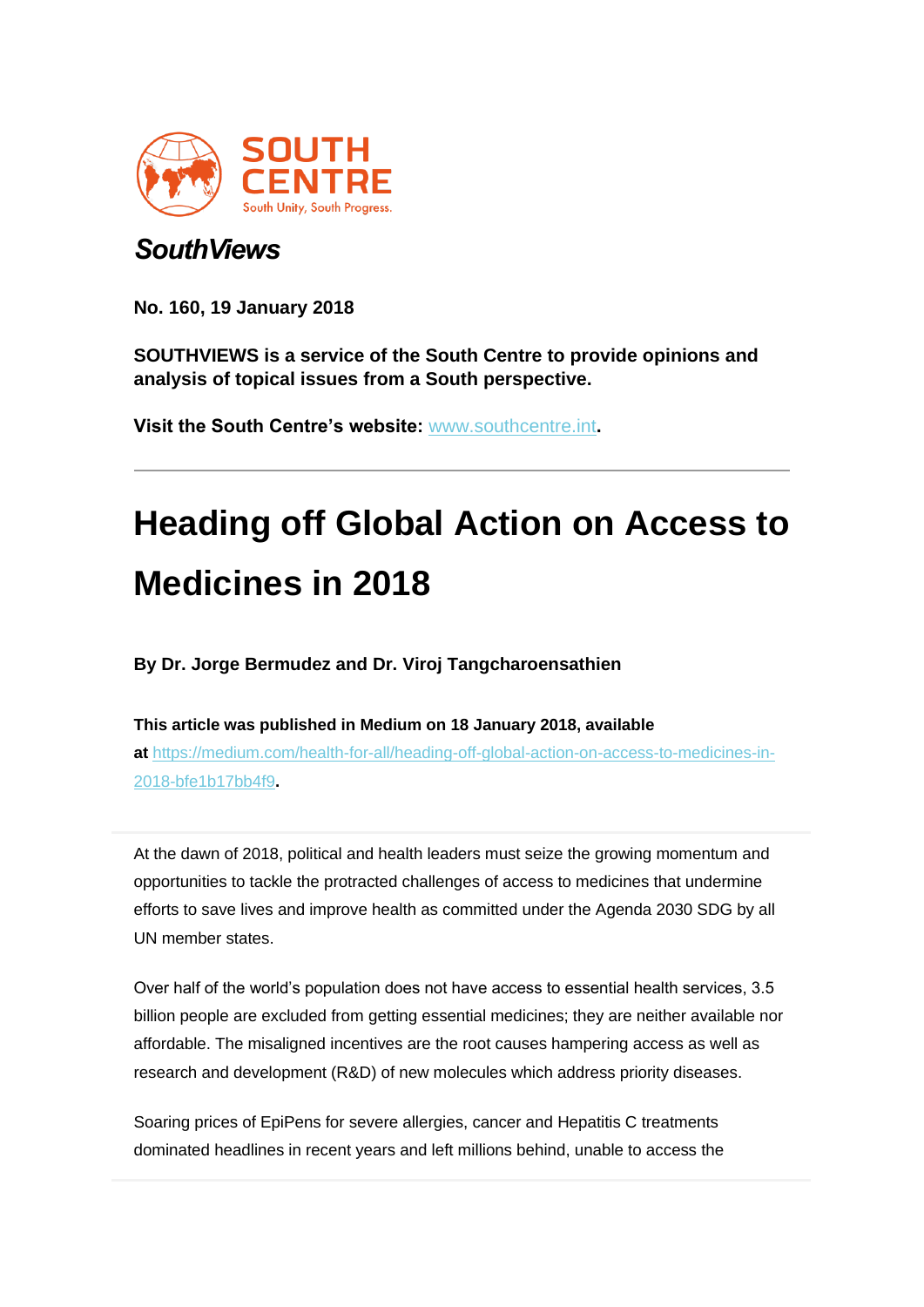treatments and vaccines they need, even among high income countries. Death tolls of preventable or treatable diseases due to lack of access to vaccines or medicines licensed in the market are ethically and politically unacceptable. Or the cost of access results in unbearable financial hardships to patients and families and impoverishes them because of large medical bills [i]. High priced medical products are a major financial burden to health insurance funds.

The scientific communities and vaccine industry had failed to develop an effective vaccine for diseases preferentially affecting the poor; this was reflected by the 11 thousand death toll from the Ebola epidemic in Western African countries. Despite that Ebola was diagnosed since 1976, no vaccine was developed. Moreover, there have been just two new classes of antibiotics developed after 1962; though analogue development had kept pace with the emergence of resistant bacteria [ii]. The stagnation of R&D of new classes of antibiotics threatens both global human security and the human right to health; AMR will kill an estimated 10 million people every year by 2050.

Not only people in low- and middle-income countries do not have access, the treatment cost of Hepatitis C, up to US\$84,000–for a three-month course, is unaffordable even by American citizens or insurance funds[iii]. Companies' pricing decisions serve their own financial interests at the expense of patients' wellbeing [iv].

The monopoly status of patented products incentivized by the intellectual property regime is the root cause of limited access to medicines. Where there is no expectation of high profit margins or sales, such as with Ebola, neglected tropical diseases or antibiotics despite public health significance, there is no R&D. In contrast, where there is a lucrative market such as for treatments of hepatitis, cancer and other NCDs, the soaring price is the main barrier [v].

Implementing TRIPS flexibilities, a legal right by all WTO members to safeguard public health interests of their population, also faces challenges such as the use of compulsory licensing of Efavirenz for HIV by Thailand [vi], and imatinib for treatment of leukemia in Colombia. Implementing compulsory licensing, especially for countries considered Upper Middle Income economies, faces considerable retaliation and political pressures from governments in certain high-income countries and industry. As a result, a study predicts a low probability of continued implementation of compulsory licensing [vii]. Hence, further systematic assessment of global health governance on the current patent regime including TRIPS flexibilities, is required.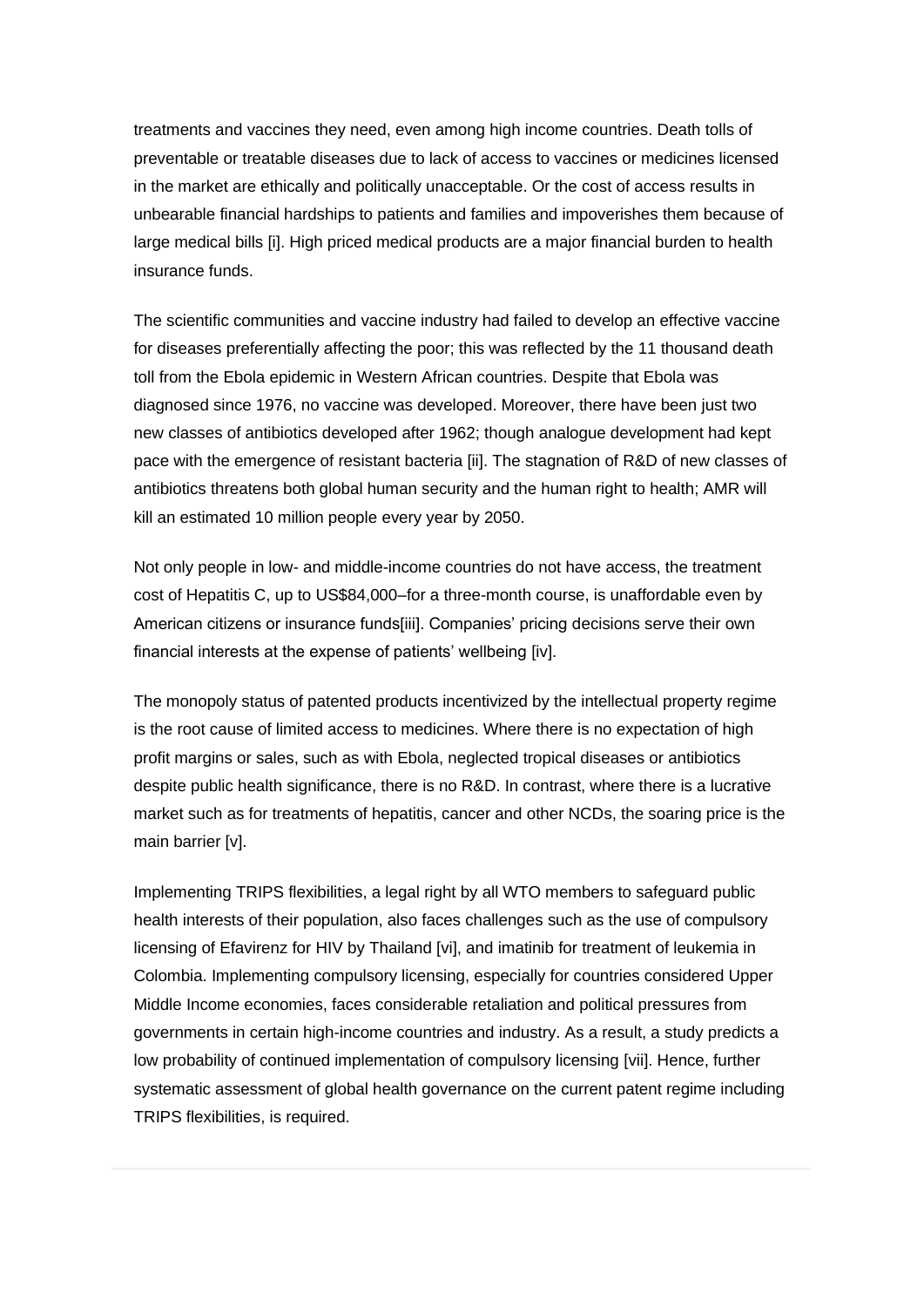With growing recognition of both the challenge and the need for reform, many governments around the world agree on key ways to tackle access and biomedical innovation challenges. This includes the importance of promotion of competition, transparency and new models of innovation. For example, Malaysia promotes competition to increase access to high priced hepatitis C treatments. In 2017, Malaysia was the first country to issue a TRIPS compliant compulsory license to allow both innovation and generic competition [viii]. Generic competition has reduced prices; a three-month course of treatment in Egypt dropped from US\$ 900 in 2015 to less than US\$ 200 in 2016, and in Pakistan the same course today costs as little as US\$ 100 [ix].

There is also growing consensus on the need for increased transparency in medicines' prices, research and development costs and clinical trials. Many WHO Member States agreed [x] [xi] to the need to pursue new models for innovation for urgently needed new antibiotics that ensure a return on the public investment by delinking the cost of research and development from prices and sales to improve access to medicines.

To head off this 'perfect storm' of global health challenges, the World Health Organization's Executive Board on January 22–27, 2018 as well as the World Health Assembly in May 2018 will consider for the first time the recommendations of the 2016 UN Secretary-General's High-Level Panel on Access to Medicines [xii]. Based on recommendations of the Panel, the two platforms should find strategic solutions and concrete actions for improved access to medicines and leaving no one behind.

*Dr. Jorge Bermudez; Oswaldo Cruz Foundation, Ministry of Health, Brazil and Member of the UN Secretary-General's High-Level Panel on Access to Medicines, email: [jorge.bermudez@fiocruz.br](mailto:jorge.bermudez@fiocruz.br)*

*Dr. Viroj Tangcharoensathien; International Health Policy Program, Ministry of Public Health, Thailand, email: [viroj@ihpp.thaigov.net](mailto:viroj@ihpp.thaigov.net)*

## **References**

[i] WHO and World Bank. Tracking Universal Health Coverage: 2017 Global Monitoring Report.

2017. [http://documents.worldbank.org/curated/en/640121513095868125/pdf/122029-WP-](https://southcentre.us5.list-manage.com/track/click?u=fa9cf38799136b5660f367ba6&id=3f452b95c7&e=0ba6f79724)[REVISED-PUBLIC.pdf](https://southcentre.us5.list-manage.com/track/click?u=fa9cf38799136b5660f367ba6&id=3f452b95c7&e=0ba6f79724) (accessed January 3, 2018).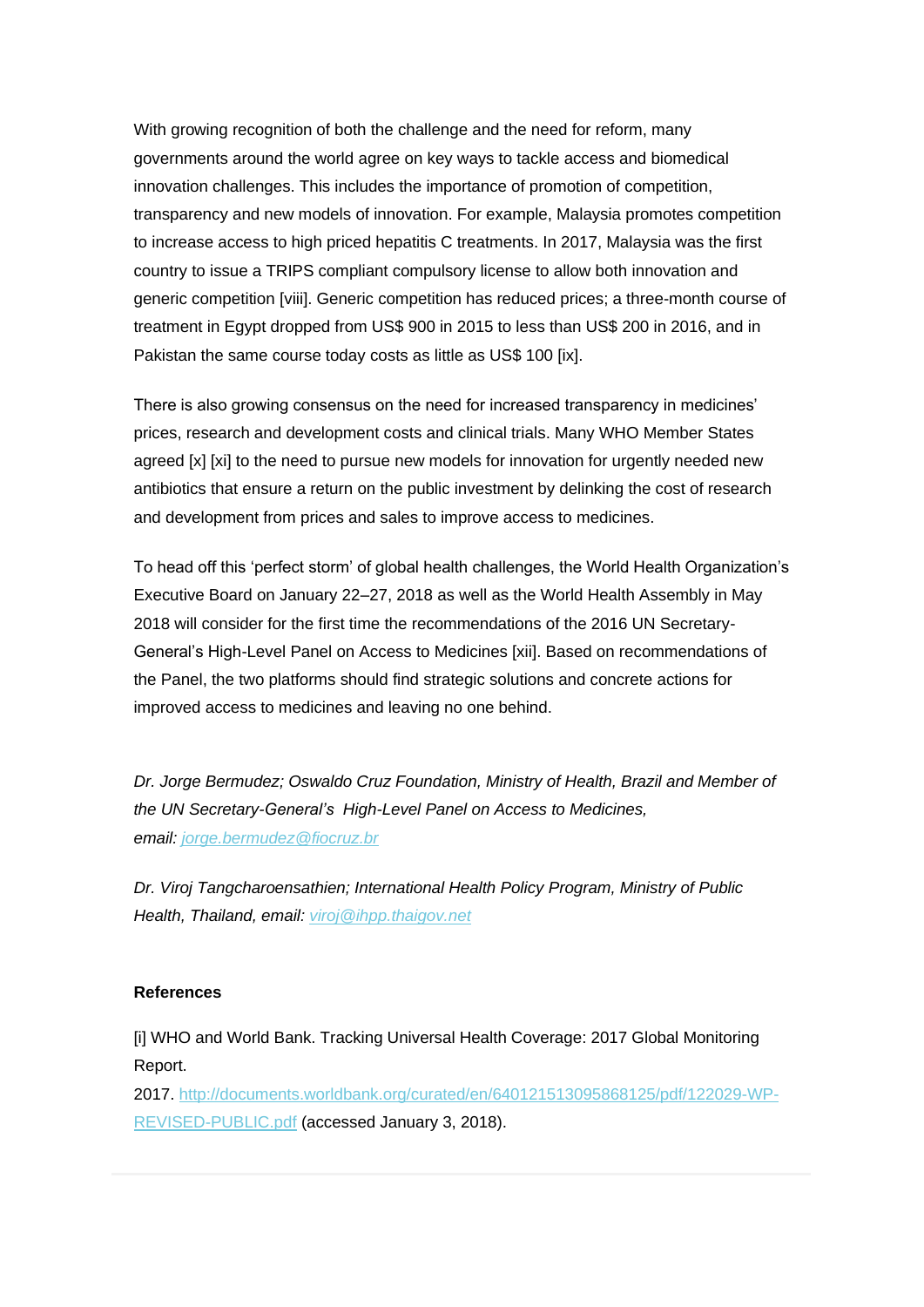[ii] Coates AR, Halls G, Hu Y. Novel classes of antibiotics or more of the same? British Journal of Pharmacology. 2011; 163(1):184–194. doi:10.1111/j.1476–5381.2011.01250.x.

[iii] United States Senate Committee on Finance: Wyden-Grassley Sovaldi Investigation Finds Revenue-Driven Pricing Strategy Behind \$84,000 Hepatitis Drug.

2017. [https://www.finance.senate.gov/ranking-members-news/wyden-grassley-sovaldi](https://southcentre.us5.list-manage.com/track/click?u=fa9cf38799136b5660f367ba6&id=a039faf2a3&e=0ba6f79724)[investigation-finds-revenue-driven-pricing-strategy-behind-84-000-hepatitis-drug](https://southcentre.us5.list-manage.com/track/click?u=fa9cf38799136b5660f367ba6&id=a039faf2a3&e=0ba6f79724) (accessed January 8, 2018).

[iv] Edlin B. Access to treatment for hepatitis C virus infection: time to put patients first. Lancet Infect Dis 2016; Published Online July 12, 2016. [http://dx.doi.org/10.1016/S1473-](https://southcentre.us5.list-manage.com/track/click?u=fa9cf38799136b5660f367ba6&id=8cbd8325fa&e=0ba6f79724) [3099\(16\)30005-6](https://southcentre.us5.list-manage.com/track/click?u=fa9cf38799136b5660f367ba6&id=8cbd8325fa&e=0ba6f79724)

[v] Bermudez J. Contemporary challenges on access to medicines: beyond the UNSG High-Level Panel. Ciênc. saúde coletiva vol.22 no.8. [http://dx.doi.org/10.1590/1413-](https://southcentre.us5.list-manage.com/track/click?u=fa9cf38799136b5660f367ba6&id=c25785d400&e=0ba6f79724) [81232017228.29362016](https://southcentre.us5.list-manage.com/track/click?u=fa9cf38799136b5660f367ba6&id=c25785d400&e=0ba6f79724)

[vi] Wibulpolprasert S, Chokevivat V, Oh C, Yamabhai I. Government use licenses in Thailand: The power of evidence, civil movement and political leadership. *Globalization and Health*. 2011;7:32. doi:10.1186/1744–8603–7–32.

[vii] Beall R, Kuhn R (2012). Trends in Compulsory Licensing of Pharmaceuticals Since the Doha Declaration: A Database Analysis. PLoS Med 9(1): e1001154. [https://doi.org/10.1371/journal.pmed.1001154](https://southcentre.us5.list-manage.com/track/click?u=fa9cf38799136b5660f367ba6&id=fcc281991e&e=0ba6f79724)

[viii]. IP Watch: *Malaysia Grants Compulsory License.* [https://www.ip](https://southcentre.us5.list-manage.com/track/click?u=fa9cf38799136b5660f367ba6&id=40f823156c&e=0ba6f79724)[watch.org/2017/09/15/malaysia-grants-compulsory-licence-generic-sofosbuvir-despite](https://southcentre.us5.list-manage.com/track/click?u=fa9cf38799136b5660f367ba6&id=40f823156c&e=0ba6f79724)[gilead-licence/](https://southcentre.us5.list-manage.com/track/click?u=fa9cf38799136b5660f367ba6&id=40f823156c&e=0ba6f79724) (accessed January 8, 2018).

[ix] WHO 2017. WHO prequalifies first generic active ingredient for hepatitis C medicines; available from [http://www.who.int/medicines/news/2017/1st\\_generic](https://southcentre.us5.list-manage.com/track/click?u=fa9cf38799136b5660f367ba6&id=6dbccf61d3&e=0ba6f79724)hepCprequalified active ingredient/en/ [accessed 8 January 2018].

[x]. United Nations General Assembly 2016. Political Declaration of the high-level meeting of the General Assembly on antimicrobial resistance; Resolution A/71/L.2; available from [https://digitallibrary.un.org/record/842813/files/A\\_71\\_L-2-EN.pdf](https://southcentre.us5.list-manage.com/track/click?u=fa9cf38799136b5660f367ba6&id=7f624760b1&e=0ba6f79724) [accessed 8 January 2018].

[xi] Chan-O-Cha P, 2016. Statement on Behalf of the Group of 77 and China. High-Level